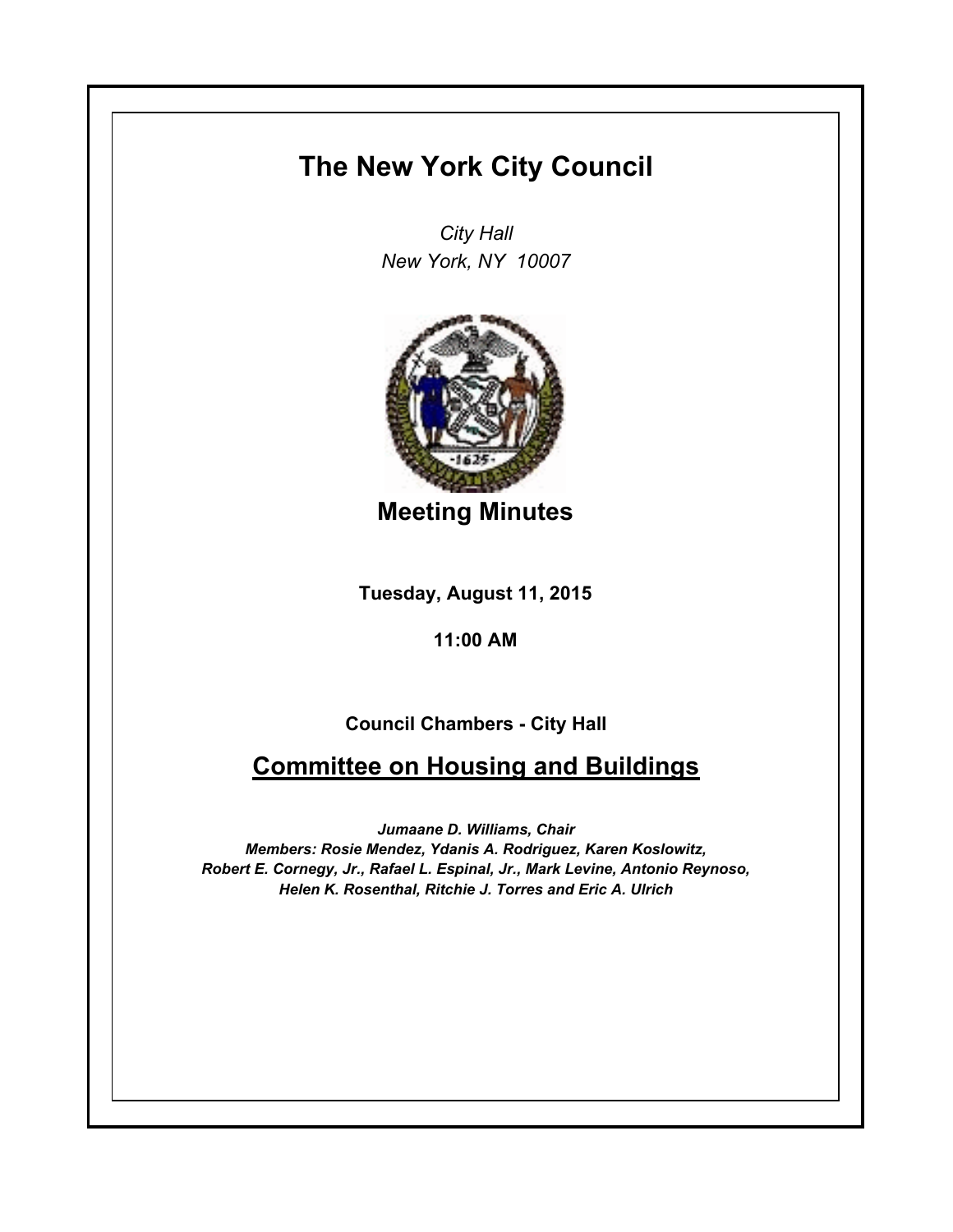| Roll Call                                                                                                                                                                                              |  |  |
|--------------------------------------------------------------------------------------------------------------------------------------------------------------------------------------------------------|--|--|
| Present: Williams, Mendez, Koslowitz, Cornegy Jr., Espinal Jr., Levine, Reynoso,<br>Rosenthal, Torres and Ulrich                                                                                       |  |  |
| <b>Absent: Rodriguez</b>                                                                                                                                                                               |  |  |
| Other Council Members Attending: Speaker Mark-Viverito, Johnson, Gibson, Eugene<br>and Treyger                                                                                                         |  |  |
| Int 0145-2014<br>A Local Law to amend the New York city building code, in relation<br>to the installation of fire sprinklers in certain establishments that<br>provide services for animals            |  |  |
| Attachments: Summary of Int. No. 145, Int. No. 145 - 3/12/14, Committee Report 4/1/15,<br>Hearing Testimony 4/1/15, Hearing Transcript 4/1/15, Committee Report<br>8/11/15, Hearing Transcript 8/11/15 |  |  |
| Proposed Int. No. 145-A                                                                                                                                                                                |  |  |
| This Introduction was Hearing Held by Committee                                                                                                                                                        |  |  |
| Attachments: Summary of Int. No. 145, Int. No. 145 - 3/12/14, Committee Report 4/1/15,<br>Hearing Testimony 4/1/15, Hearing Transcript 4/1/15, Committee Report<br>8/11/15, Hearing Transcript 8/11/15 |  |  |
| This Introduction was Amendment Proposed by Comm                                                                                                                                                       |  |  |
| Attachments: Summary of Int. No. 145, Int. No. 145 - 3/12/14, Committee Report 4/1/15,<br>Hearing Testimony 4/1/15, Hearing Transcript 4/1/15, Committee Report<br>8/11/15, Hearing Transcript 8/11/15 |  |  |
| This Introduction was Amended by Committee                                                                                                                                                             |  |  |
| Int 0145-2014-A<br>A Local Law to amend the New York city building code, in relation<br>to the installation of fire sprinklers in certain establishments that<br>provide services for animals          |  |  |
| Attachments: Summary of Int. No. 145, Int. No. 145 - 3/12/14, Committee Report 4/1/15,<br>Hearing Testimony 4/1/15, Hearing Transcript 4/1/15, Committee Report<br>8/11/15, Hearing Transcript 8/11/15 |  |  |
| A motion was made that this Introduction be Approved by Committee approved<br>by Roll Call.                                                                                                            |  |  |
| Affirmative: 9 -<br>Mendez, Koslowitz, Cornegy Jr., Espinal Jr., Levine, Reynoso, Rosenthal,<br>Torres and Ulrich                                                                                      |  |  |
| Negative: 1 - Williams                                                                                                                                                                                 |  |  |
| Rodriguez<br>Absent: 1 -                                                                                                                                                                               |  |  |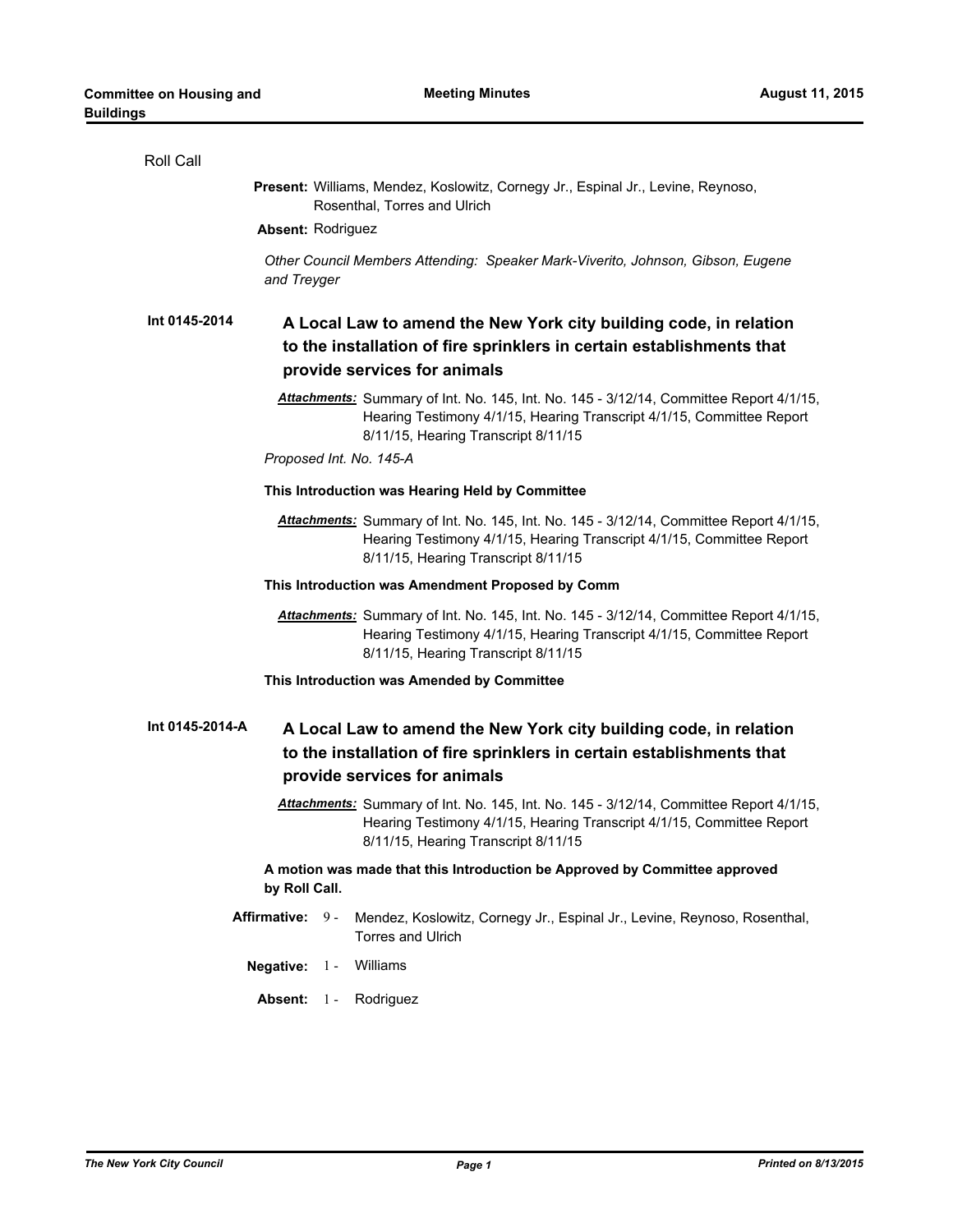| Int 0700-2015   | A Local Law to amend the administrative code of the city of New<br>York, in relation to required disclosures by persons making<br>buyout offers                                                                                                                             |
|-----------------|-----------------------------------------------------------------------------------------------------------------------------------------------------------------------------------------------------------------------------------------------------------------------------|
|                 | Attachments: Summary of Int. No. 700, Int. No. 700 - 2/26/15, February 26, 2015 - Stated<br>Meeting Agenda with Links to Files, Committee Report 4/29/15, Hearing<br>Testimony 4/29/15, Hearing Transcript 4/29/15, Committee Report 8/11/15,<br>Hearing Transcript 8/11/15 |
|                 | Proposed Int. No. 700-A                                                                                                                                                                                                                                                     |
|                 | This Introduction was Hearing Held by Committee                                                                                                                                                                                                                             |
|                 | Attachments: Summary of Int. No. 700, Int. No. 700 - 2/26/15, February 26, 2015 - Stated<br>Meeting Agenda with Links to Files, Committee Report 4/29/15, Hearing<br>Testimony 4/29/15, Hearing Transcript 4/29/15, Committee Report 8/11/15,<br>Hearing Transcript 8/11/15 |
|                 | This Introduction was Amendment Proposed by Comm                                                                                                                                                                                                                            |
|                 | Attachments: Summary of Int. No. 700, Int. No. 700 - 2/26/15, February 26, 2015 - Stated<br>Meeting Agenda with Links to Files, Committee Report 4/29/15, Hearing<br>Testimony 4/29/15, Hearing Transcript 4/29/15, Committee Report 8/11/15,<br>Hearing Transcript 8/11/15 |
|                 | This Introduction was Amended by Committee                                                                                                                                                                                                                                  |
| Int 0700-2015-A | A Local Law to amend the administrative code of the city of New<br>York, in relation to required disclosures by persons making<br>buyout offers                                                                                                                             |
|                 | Attachments: Summary of Int. No. 700, Int. No. 700 - 2/26/15, February 26, 2015 - Stated<br>Meeting Agenda with Links to Files, Committee Report 4/29/15, Hearing<br>Testimony 4/29/15, Hearing Transcript 4/29/15, Committee Report 8/11/15,<br>Hearing Transcript 8/11/15 |
|                 | A motion was made that this Introduction be Approved by Committee approved<br>by Roll Call.                                                                                                                                                                                 |
|                 | Affirmative: 9-<br>Williams, Koslowitz, Cornegy Jr., Espinal Jr., Levine, Reynoso, Rosenthal,<br><b>Torres and Ulrich</b>                                                                                                                                                   |
|                 | Mendez<br>Abstain: 1-                                                                                                                                                                                                                                                       |
|                 | Absent: 1 -<br>Rodriguez                                                                                                                                                                                                                                                    |